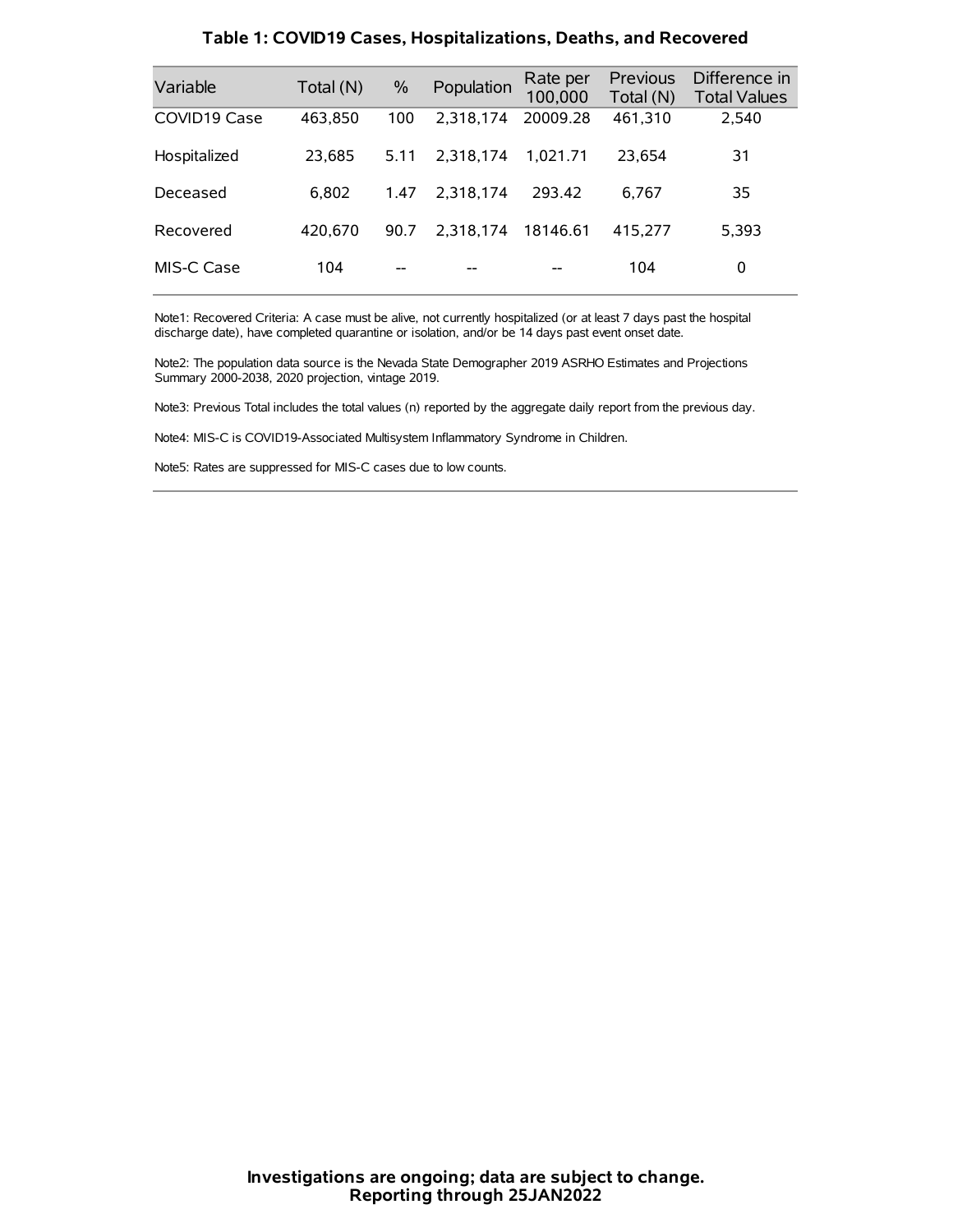# **Table 2: COVID19 Cases**

| Variable                     | Outcome                           | $\mathsf{N}$ | $\%$ | Population           | Rate per<br>100,000 |
|------------------------------|-----------------------------------|--------------|------|----------------------|---------------------|
| Age Categories               | Aged 4 or less                    | 11672        | 2.52 | 149,165              | 7824.9              |
|                              | Aged 5 to 17                      | 56453        | 12.2 | 406,595              | 13884               |
|                              | Aged 18 to 24                     | 54703        | 11.8 | 216,762              | 25236               |
|                              | Aged 25 to 49                     | 208777       | 45.0 | 803,732              | 25976               |
|                              | Aged 50 to 64                     | 85267        | 18.4 | 423,461              | 20136               |
|                              | Aged 64+                          | 46860        | 10.1 | 318,459              | 14715               |
|                              | Unknown                           | 118          | 0.03 |                      |                     |
| <b>Birth Sex</b>             | Female                            | 240677       | 51.9 | 1,160,285            | 20743               |
|                              | Male                              | 219561       | 47.3 | 1,157,889            | 18962               |
|                              | Unknown                           | 3612         | 0.78 |                      |                     |
| Race/Ethnicity               | Hispanic                          | 131753       | 28.4 | 763,053              | 17267               |
|                              | White                             | 119429       | 25.7 | 1,006,929            | 11861               |
|                              | <b>Black</b>                      | 44049        | 9.50 | 262,671              | 16770               |
|                              | Asian or Pacific Islander         | 37743        | 8.14 | 270,209              | 13968               |
|                              | American Indian, Eskimo, or Aleut | 601          | 0.13 | 15,311               | 3925.2              |
|                              | Other                             | 35106        | 7.57 | $\ddot{\phantom{a}}$ |                     |
|                              | Unknown                           | 95169        | 20.5 | ÷.                   |                     |
| Underlying Medical Condition | Yes                               | 70663        | 15.2 |                      |                     |
|                              | No/Unknown                        | 393187       | 84.8 |                      |                     |

Note1: Breakdown of Race is exlusively non-Hispanic.

Note2: Underlying Medical Condition is any identified health condition.

Note3: The population data source is the Nevada State Demographer 2019 ASRHO Estimates and Projections Summary 2000-2038, 2020 projection, vintage 2019.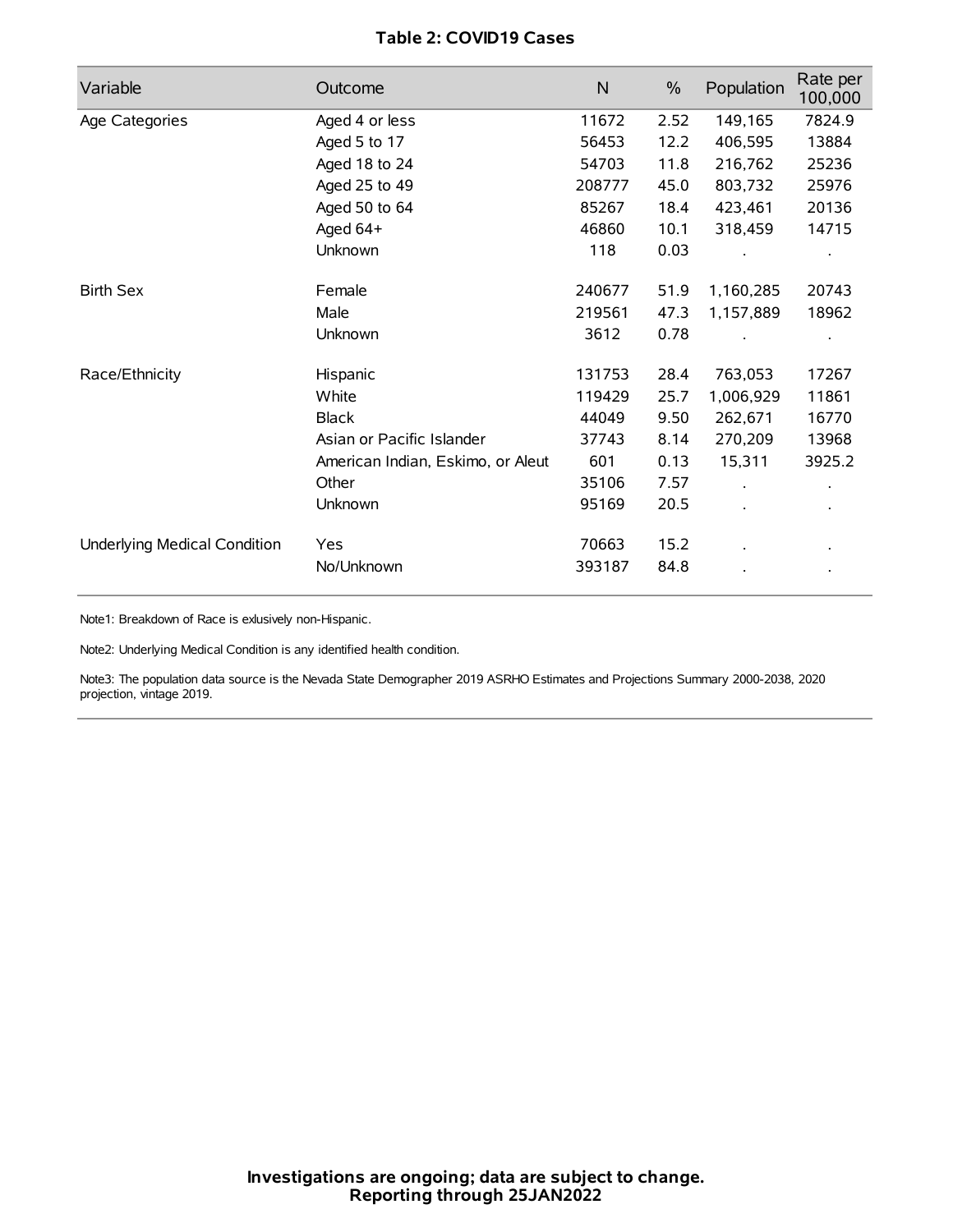| Variable         | Outcome                           | N     | $\%$ | Population | Rate per<br>100,000 |
|------------------|-----------------------------------|-------|------|------------|---------------------|
| Age Categories   | Aged 4 or less                    | 172   | 0.7  | 149,165    | 115.31              |
|                  | Aged 5 to 17                      | 300   | 1.3  | 406,595    | 73.78               |
|                  | Aged 18 to 24                     | 532   | 2.2  | 216,762    | 245.43              |
|                  | Aged 25 to 49                     | 5764  | 24.3 | 803,732    | 717.15              |
|                  | Aged 50 to 64                     | 6625  | 28.0 | 423,461    | 1564.5              |
|                  | Aged 64+                          | 10290 | 43.4 | 318,459    | 3231.2              |
|                  | Unknown                           | 2     | 0.0  |            |                     |
| <b>Birth Sex</b> | Female                            | 10528 | 44.5 | 1,160,285  | 907.36              |
|                  | Male                              | 13121 | 55.4 | 1,157,889  | 1133.2              |
|                  | Unknown                           | 36    | 0.2  |            |                     |
| Race/Ethnicity   | Hispanic                          | 6473  | 27.3 | 763,053    | 848.30              |
|                  | White                             | 8907  | 37.6 | 1,006,929  | 884.57              |
|                  | <b>Black</b>                      | 3350  | 14.1 | 262,671    | 1275.4              |
|                  | Asian or Pacific Islander         | 2491  | 10.5 | 270,209    | 921.88              |
|                  | American Indian, Eskimo, or Aleut | 55    | 0.2  | 15,311     | 359.21              |
|                  | Other                             | 904   | 3.8  |            |                     |
|                  | Unknown                           | 1505  | 6.4  |            |                     |

## **Table 3: COVID19 Hospitalizations - General Characteristics**

Note1: Breakdown of Race is exlusively non-Hispanic.

Note2: The population data source is the Nevada State Demographer 2019 ASRHO Estimates and Projections Summary 2000-2038, 2020 projection, vintage 2019.

Note3: Rates for categories with fewer than 12 cases are suppressed due to high relative standard error.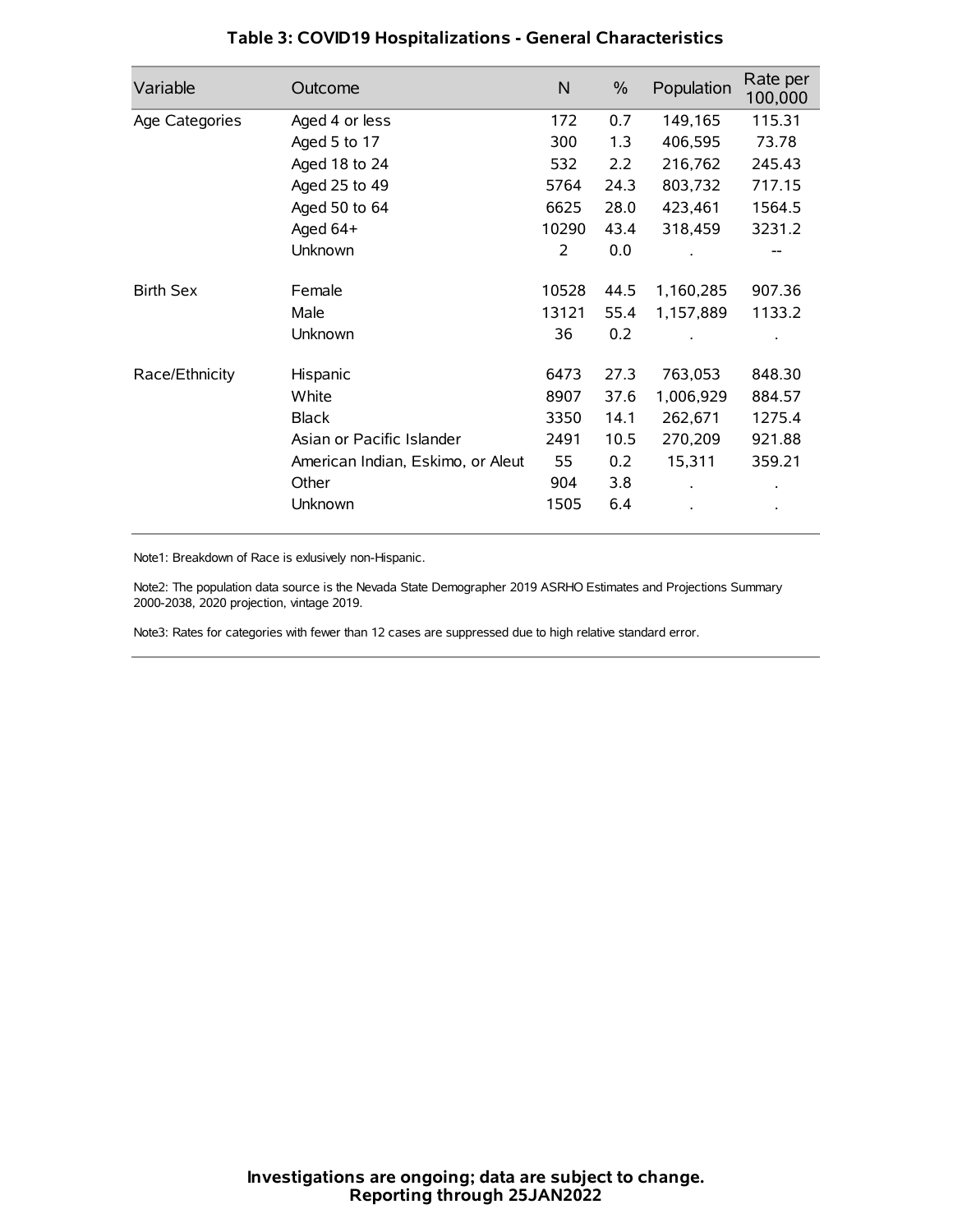| Variable                            | Outcome   | N     | $\%$ |
|-------------------------------------|-----------|-------|------|
| Deceased                            | Yes       | 5741  | 24.2 |
|                                     | <b>No</b> | 17944 | 75.8 |
| ICU                                 | Yes       | 5915  | 25.0 |
|                                     | <b>No</b> | 17770 | 75.0 |
| Intubated                           | Yes       | 2819  | 11.9 |
|                                     | <b>No</b> | 20866 | 88.1 |
| <b>Underlying Medical Condition</b> | Yes       | 14462 | 61.1 |
|                                     | No        | 9223  | 38.9 |
| Hypertension                        | Yes       | 8321  | N/A  |
| Immunocompromised                   | Yes       | 521   | N/A  |
| Chronic Heart Disease               | Yes       | 2939  | N/A  |
| Chronic Liver Disease               | Yes       | 313   | N/A  |
| Chronic Kidney Disease              | Yes       | 1992  | N/A  |
| <b>Diabetes</b>                     | Yes       | 6185  | N/A  |
| Neurologic/Neurodevelopmental       | Yes       | 1053  | N/A  |
| Chronic Lung Disease                | Yes       | 3548  | N/A  |
| <b>Historically Healthy</b>         | Yes       | 4499  | N/A  |
| Other                               | Yes       | 5821  | N/A  |

# **Table 4: COVID19 Hospitalizations - Morbidity**

Note1: Underlying Medical Condition is any identified health condition.

Note2: The breakdown of health conditions are not mutually exlusive (i.e., a person can have more than one risk factor).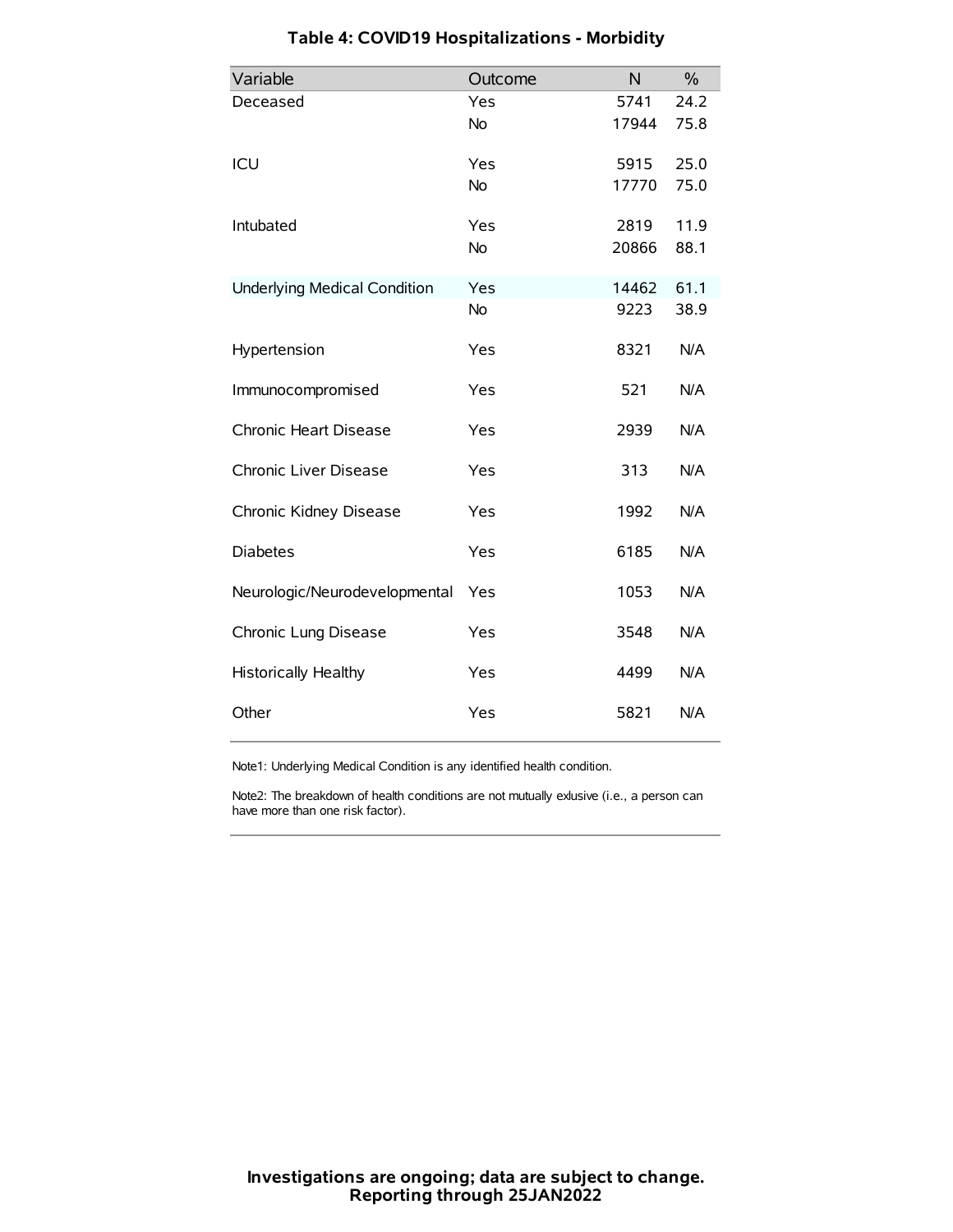| Variable         | Outcome                           | N    | $\frac{0}{0}$ | Population           | Rate per<br>100,000 |
|------------------|-----------------------------------|------|---------------|----------------------|---------------------|
| Age Categories   | Aged 4 or less                    | 1    | 0.0           | 149,165              |                     |
|                  | Aged 5 to 17                      | 6    | 0.1           | 406,595              |                     |
|                  | Aged 18 to 24                     | 15   | 0.2           | 216,762              | 6.92                |
|                  | Aged 25 to 49                     | 626  | 9.2           | 803,732              | 77.89               |
|                  | Aged 50 to 64                     | 1536 | 22.6          | 423,461              | 362.73              |
|                  | Aged 64+                          | 4618 | 67.9          | 318,459              | 1450.1              |
| <b>Birth Sex</b> | Female                            | 2623 | 38.6          | 1,160,285            | 226.07              |
|                  | Male                              | 4167 | 61.3          | 1,157,889            | 359.88              |
|                  | Unknown                           | 12   | 0.2           |                      |                     |
| Race/Ethnicity   | Hispanic                          | 1684 | 24.8          | 763,053              | 220.69              |
|                  | White                             | 3212 | 47.2          | 1,006,929            | 318.99              |
|                  | <b>Black</b>                      | 866  | 12.7          | 262,671              | 329.69              |
|                  | Asian or Pacific Islander         | 885  | 13.0          | 270,209              | 327.52              |
|                  | American Indian, Eskimo, or Aleut | 22   | 0.3           | 15,311               | 143.68              |
|                  | Other                             | 89   | 1.3           | $\ddot{\phantom{a}}$ | $\bullet$           |
|                  | Unknown                           | 44   | 0.6           |                      |                     |

### **Table 5: COVID19 Deaths - General Characteristics**

Note1: Breakdown of Race is exlusively non-Hispanic.

Note2: The population data source is the Nevada State Demographer 2019 ASRHO Estimates and Projections Summary 2000-2038, 2020 projection, vintage 2019.

Note3: Rates for categories with fewer than 12 cases are suppressed due to high relative standard error.